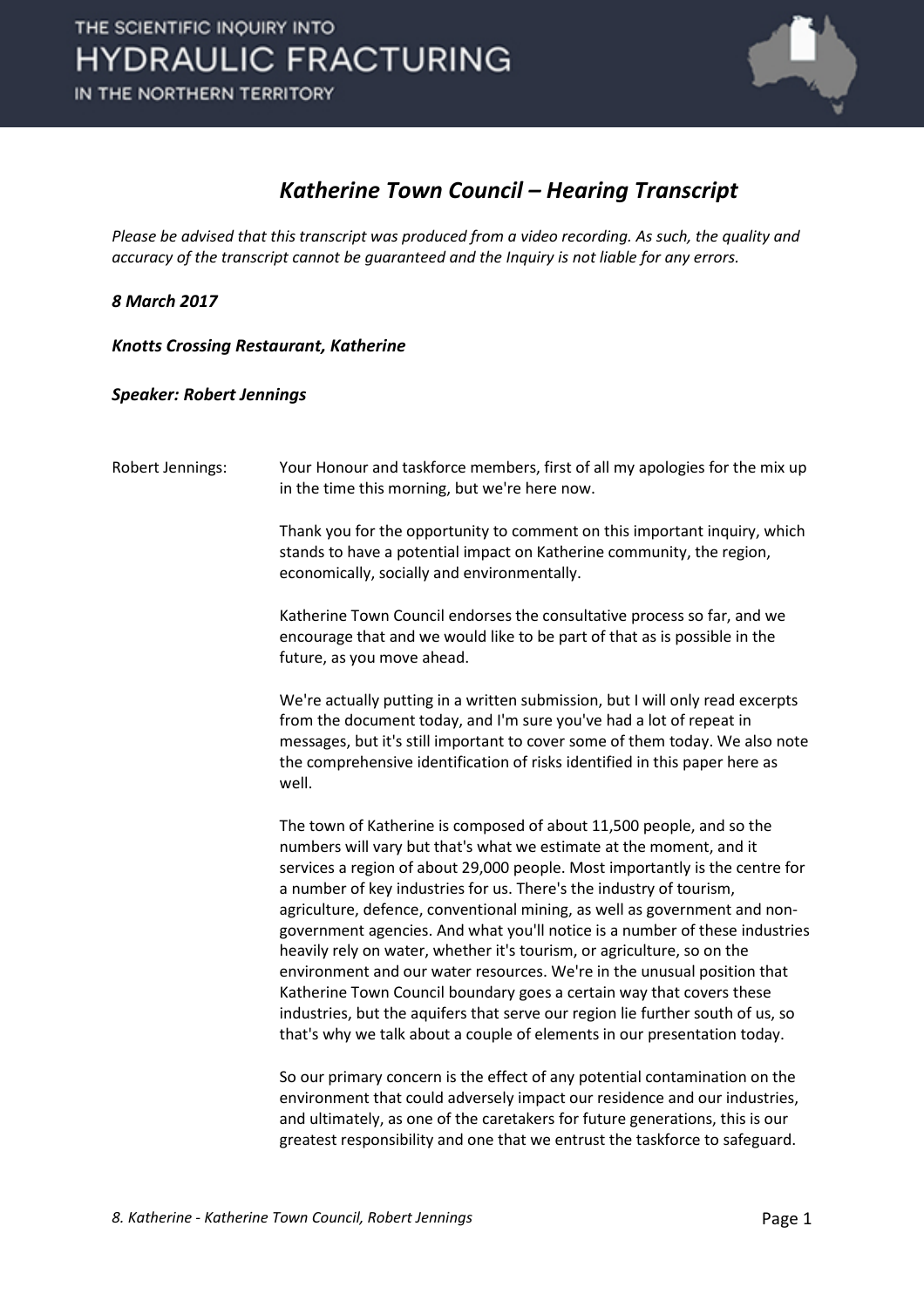We've made a number of submissions already, not to the panel, but we've met with the panel, the taskforce, and we've also put a number of letters into the departments before, and we'll present all that as part of our presentation when we submit it.

And I also thank, I should thank appropriately, I'm not a subject matter expert, but we have spoken to a number of groups, Regional Development Australia, as well as Local Government Association of the Northern Territory, who've done some evidence collection for us and so that we are able to speak more authoritatively.

So our key request in line with the strong position of our community, is to seek a boundary to be placed around the Katherine Town Council, so our municipality that precludes any hydraulic fracturing of onshore unconventional reservoirs within the municipality.

In previous discussions with the Northern Territory government, this appeared to be quite achievable. Should hydraulic fracturing proceed within the Northern Territory generally, there should be a period of robust and exhaustive consultation, which is part of why we're here today, and the full implementation and ongoing rigorous enforcement of best practice regulations.

Key to this is the adequate resourcing of these regulations, and also to achieve these goals, and Katherine Town Council are happy to be part of the consultation process, as I said, as much as possible.

I have eight points by the way, and I'm on to number three.

The regulation of fracturing and associate activity needs to have an appropriate level of independence. The oversight of compliance with the regulations must give stakeholders and the public confidence that the regulations are being fully adhered to and cannot be abated.

Where possible, regulations should guide industries, choice of chemicals, to reduce the risks associated with a chemical spill or contamination of water resources. The protection of all aquifers must be of the highest priority in the regulatory framework. There could be, for example, a regulated minimum distance between potable water resources and any fracking activity.

Wherever possible, fracking activity should only be undertaken using nonpotable water resources. The use of potable water resources should only be possible following a strict and fully transparent approvals process. The impacts on ground water resources of any water use should be measured and managed proactively.

Number seven. Appropriate industry bond arrangements must be in place to ensure that the capital exists to address any legacy issues, and then Council believes that the benefits of the production of these resources should flow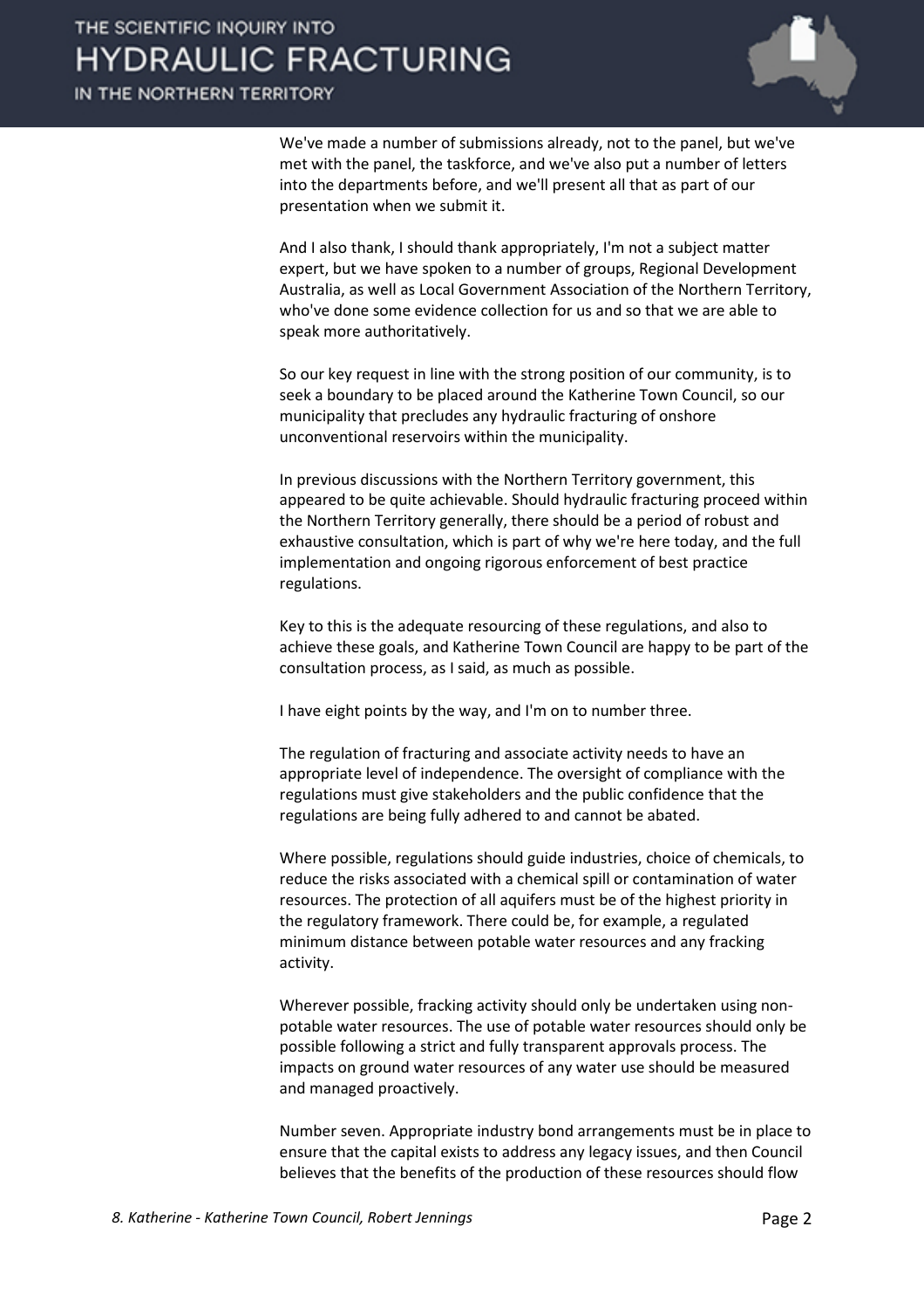to benefit not only overseas markets, but as well as the Australian local market as well.

|                                | In essence, we're responsible for our Katherine community and that's our<br>core responsibility. Our biggest one is to have a ban on fracking within our<br>boundary, but if there is going to be an industry in place, and we leave this<br>to the taskforce as the experts, to make sure that the risk is minimised to<br>the extent that we can ensure that that job that I've talked about, of taking<br>care of our future generations, is able to be done.                                                                                                        |
|--------------------------------|-------------------------------------------------------------------------------------------------------------------------------------------------------------------------------------------------------------------------------------------------------------------------------------------------------------------------------------------------------------------------------------------------------------------------------------------------------------------------------------------------------------------------------------------------------------------------|
|                                | Thank you for your consultation work to date and we look forward to seeing<br>the results of the process.                                                                                                                                                                                                                                                                                                                                                                                                                                                               |
| Hon. Justice<br>Rachel Pepper: | Thank you very much, thank you. Any questions from the panel? Yes, Dr<br>Beck.                                                                                                                                                                                                                                                                                                                                                                                                                                                                                          |
| Dr. Vaughan Beck:              | You mentioned, I think, right towards the end there, there should be some<br>benefits to the community. Can you elaborate on what those sorts of<br>benefits might be and what priorities would you put on the benefits that<br>need to flow to the community?                                                                                                                                                                                                                                                                                                          |
| Robert Jennings:               | The specific point was related to the gas use itself, and maybe the pricing<br>and the benefit of the resources to the industry. Our highest priority is to<br>have a frack free municipal area, 'cause that's what we're responsible for,<br>but if the industry was to proceed, Katherine is a centre naturally, and I<br>suspect a lot of these economic sort of situations would be resolved<br>naturally in terms of a supply-demand type scenario, we're placed well for<br>that. It would be good to see local resources being used, that would be our<br>ideal. |
|                                | In terms of the benefits, the number one is the environment to maintain<br>that. Industries of tourism and agriculture rely heavily on that, and in terms<br>of community benefit, it's hard to know that one. I think that I'm probably<br>not able to speak on that one enough.                                                                                                                                                                                                                                                                                       |
| Dr. Vaughan Beck:              | That's fine. Thank you.                                                                                                                                                                                                                                                                                                                                                                                                                                                                                                                                                 |
| Hon. Justice<br>Rachel Pepper: | Dr. Jones.                                                                                                                                                                                                                                                                                                                                                                                                                                                                                                                                                              |
| Dr. David Jones:               | I have a question about your municipality and the exclusion area that you<br>were talking about.                                                                                                                                                                                                                                                                                                                                                                                                                                                                        |
| Robert Jennings:               | Yes.                                                                                                                                                                                                                                                                                                                                                                                                                                                                                                                                                                    |
| Dr. David Jones:               | Does that mean the boundaries of the municipality, do they include your<br>water extraction field for ground water supplementation, or is that outside<br>that area? You are reading it, it's to be to the south, but I presume you<br>might also request an exclusion area around that particular area as well.                                                                                                                                                                                                                                                        |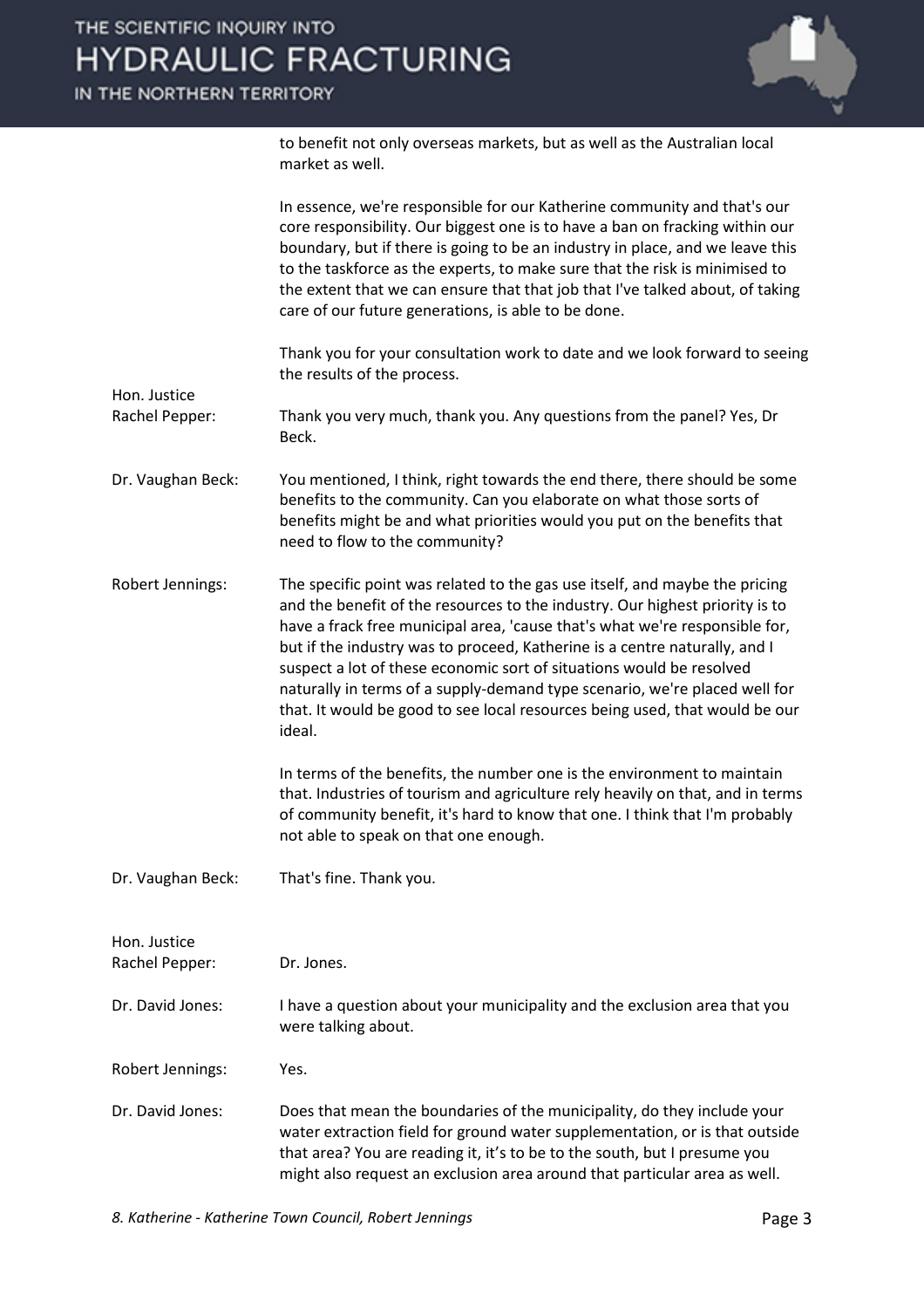## THE SCIENTIFIC INQUIRY INTO **HYDRAULIC FRACTURING**

IN THE NORTHERN TERRITORY



| Robert Jennings:               | I answer that in two parts. The first one is that for our municipality, which is<br>about 7,000 square kilometres, and I think it's not particularly large in terms<br>of the region, that's our clear area, and I guess the focus on there is because<br>we have a lot of industry, we have a lot of people, we have a lot of lifestyle<br>and farming within that area, that's the focus for us.                                                                                                                          |
|--------------------------------|-----------------------------------------------------------------------------------------------------------------------------------------------------------------------------------------------------------------------------------------------------------------------------------------------------------------------------------------------------------------------------------------------------------------------------------------------------------------------------------------------------------------------------|
| Dr. David Jones:               | That's the part on your area as well.                                                                                                                                                                                                                                                                                                                                                                                                                                                                                       |
| Robert Jennings:               | In essence that's correct, but I guess the concern here is that because we<br>rely on our water resources, which extend considerably past our<br>municipality. I think my understanding is there's three large aquifers that we<br>feed off, and our key concern is that nothing as a part of the industry has an<br>impact that affects our community. By extension, it would be up to the<br>other local governments around us to have the same pressure to take care<br>of their communities. That would be our opinion. |
| Hon. Justice                   |                                                                                                                                                                                                                                                                                                                                                                                                                                                                                                                             |
| Rachel Pepper:                 | Anyone else?<br>So I just want to be perfectly clear, I hope I am. The exclusion zone is<br>predicated on or driven by concerns about water and making sure water is<br>protected is that it in a nutshell?                                                                                                                                                                                                                                                                                                                 |
| Robert Jennings:               | Pretty much. I think environment I would extend that so that in your report<br>you do very good work of identifying land and water and a number of other<br>things, so you could extend it to a truck driving past which had the chemicals<br>that were in it, so all those sort of things. It would be more safeguarding our<br>community and our environments, I would say are the largest ones.                                                                                                                          |
| Hon. Justice<br>Rachel Pepper: | Any other questions? Yes, Dr. Jones.                                                                                                                                                                                                                                                                                                                                                                                                                                                                                        |
| Dr. David Jones:               | I guess one of the issues is about the industry of this type is increased truck<br>movements and things like that up and down the Stuart Highway, and so on,<br>and damage to roads. What would be your council's view on that? What's<br>your responsibility in terms of picking up the tab for that kind of activity?                                                                                                                                                                                                     |
| Robert Jennings:               | That's a good question. There's two sets of roads. There's roads that<br>Territory government take care of, and those are the major arterial routes,<br>and local council take care of the secondary roads, which can be quite<br>major. I suspect that the major arterial routes will take the most traffic for<br>these sort of movements, not that I'm shifting the  someone will have to<br>pay for it, but in this case local council will not be responsible for the<br>majority of costs.                            |
|                                | Again, our focus is on making sure our community is safe in the future<br>generations as well as our environment.                                                                                                                                                                                                                                                                                                                                                                                                           |
| Hon. Justice<br>Rachel Pepper: | Yes, Ms. Coram.                                                                                                                                                                                                                                                                                                                                                                                                                                                                                                             |
| Ms. Jane Coram:                | Just a further question around the no-go zone -                                                                                                                                                                                                                                                                                                                                                                                                                                                                             |